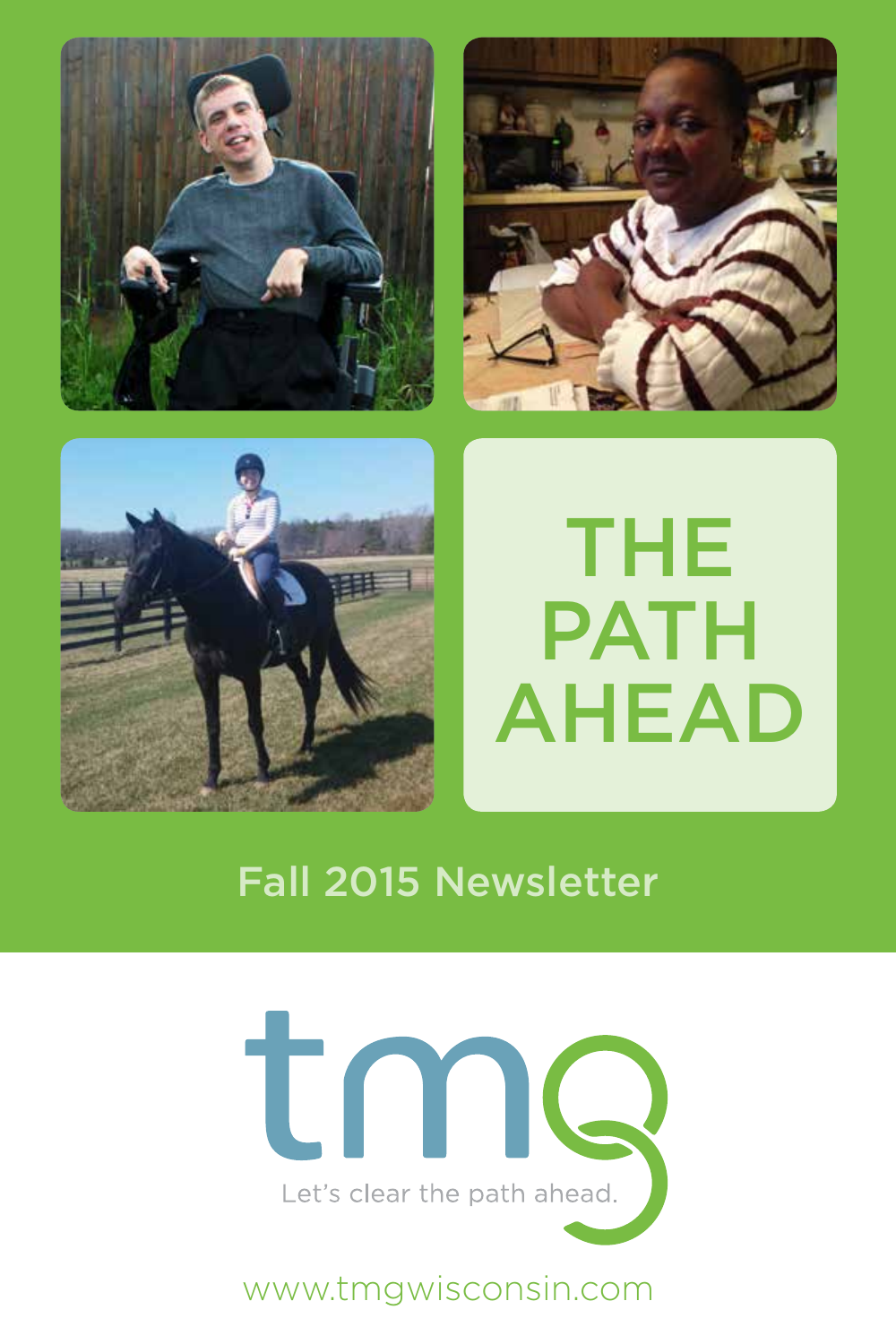### Follow TMG on Facebook and Twitter!

TMG Wisconsin is now on Facebook and Twitter, and we'd like to connect with you!

Find us by searching for "TMG Wisconsin" on both sites and start following our news feeds.

We'll keep you up-to-date on long-term care news, events and insights affecting our communities. We will also connect you to resources and expertise provided by other people and organizations from Wisconsin, the United States and beyond. Do you know of a Facebook page or Twitter account that you think we should follow? Feel free to suggest it!

We look forward to connecting with you and sharing information and ideas!

To ensure and protect personal privacy, please remember to not post any personal health information on any TMG or other social media pages.

# Upcoming Events of Interest

 $\left(\rightarrow\right)$  FEBRUARY 18-19, 2016 Wisconsin Transition Conference Wisconsin Dells, WI

 $\left(\rightarrow\right)$  MARCH 15, 2016 Disability Advocacy Day Madison Capitol – Madison, WI For up-to-date information visit: survivalcoalitionwi.org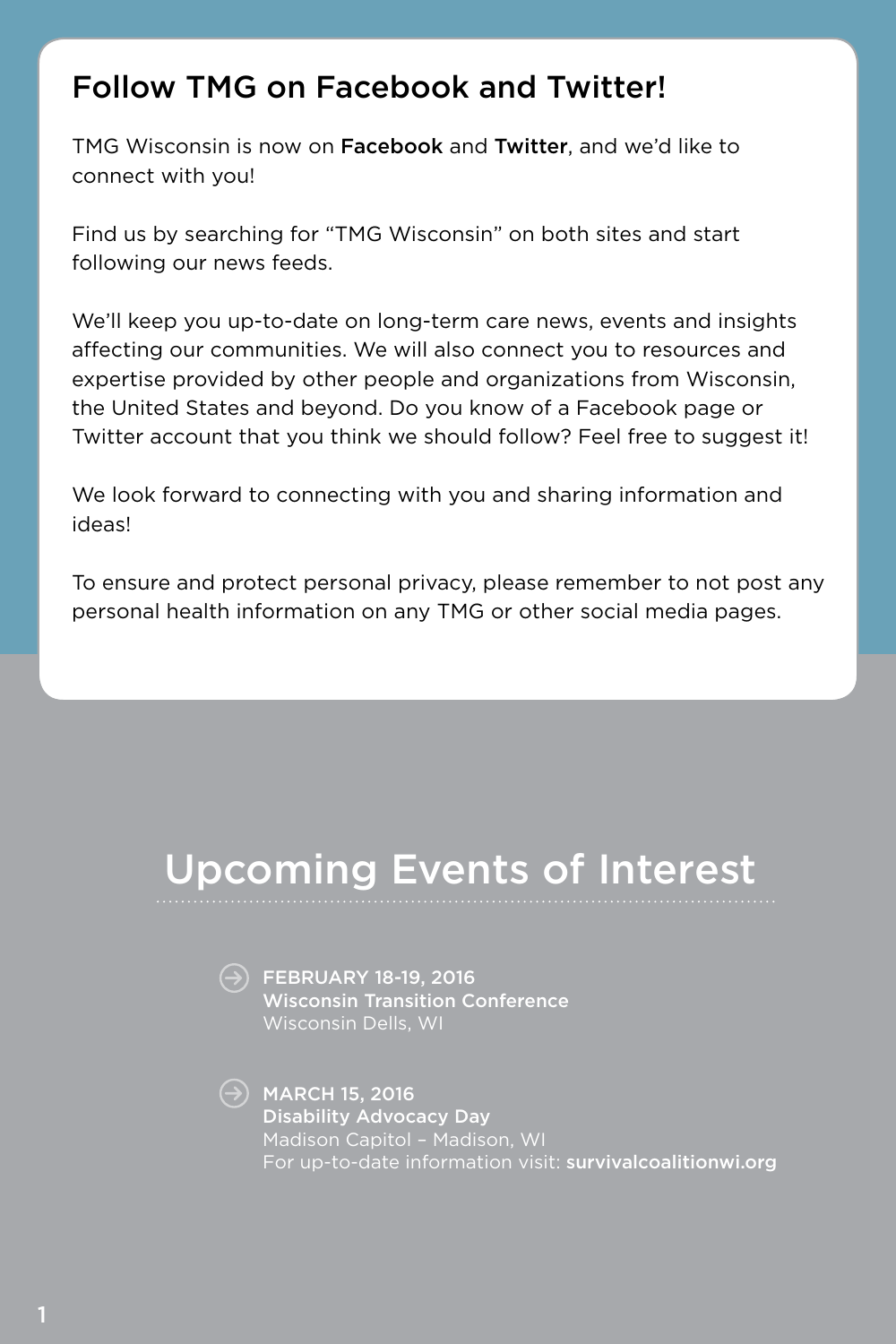## Andy Thain



Andy Thain, entrepreneur and CEO of AT Home Care, LLC, works hard each and every day to ensure his customers receive the care and supports they need to lead a fulfilling life.

Living with his own disability has allowed him to understand the inner workings of using home care and the importance of reliable supports.

As a college student at Marquette University, Andy struggled to find supports that met his needs. "I was an 18-year-old trying to figure out how to survive in Milwaukee. Finding needed personal support was complicated and there were days that it just didn't work."

It was not long before Andy took control of coordinating his own care to ensure he had the help he needed, when he needed it.

He hired and trained his own caregivers, managed their schedules and handled payroll. As Andy puts it, "I was living out the IRIS model of self-directed employer authority before IRIS was in existence."

After earning his Business Administration degree from Marquette, Andy struggled to find traditional employment. "I quickly realized that for someone with a disability, there were additional complications." That's when Andy decided to create a job that worked for him. In 2010, Andy and his mother, a nurse, founded AT Home Care.

#### Almost five years later, Andy is back in his hometown of Thorp, Wisconsin managing a staff of 130, providing care to nearly 100 people in North Central Wisconsin.

With the support of the TMG ICA and IRIS, Andy is able to arrange his supports to get to and from work each day. Andy's TMG IRIS Consultant, Tina, helps Andy self-direct the tasks related to his IRIS plan so that he can focus on his business and personal goals.

Andy describes his relationship with Tina as a partnership. "We can write up goals and think about how to use my budget. We break it down and prioritize it together." Tina brings diverse expertise about braiding community supports and IRIS funds to meet his personal goals.

It's that partnership that helps Andy continue his busy life as a CEO in the long-term care industry. "IRIS has dramatically simplified the process for me," said Andy. "I'm able to go to work and run my business, and there are a lot of people counting on that each and every day."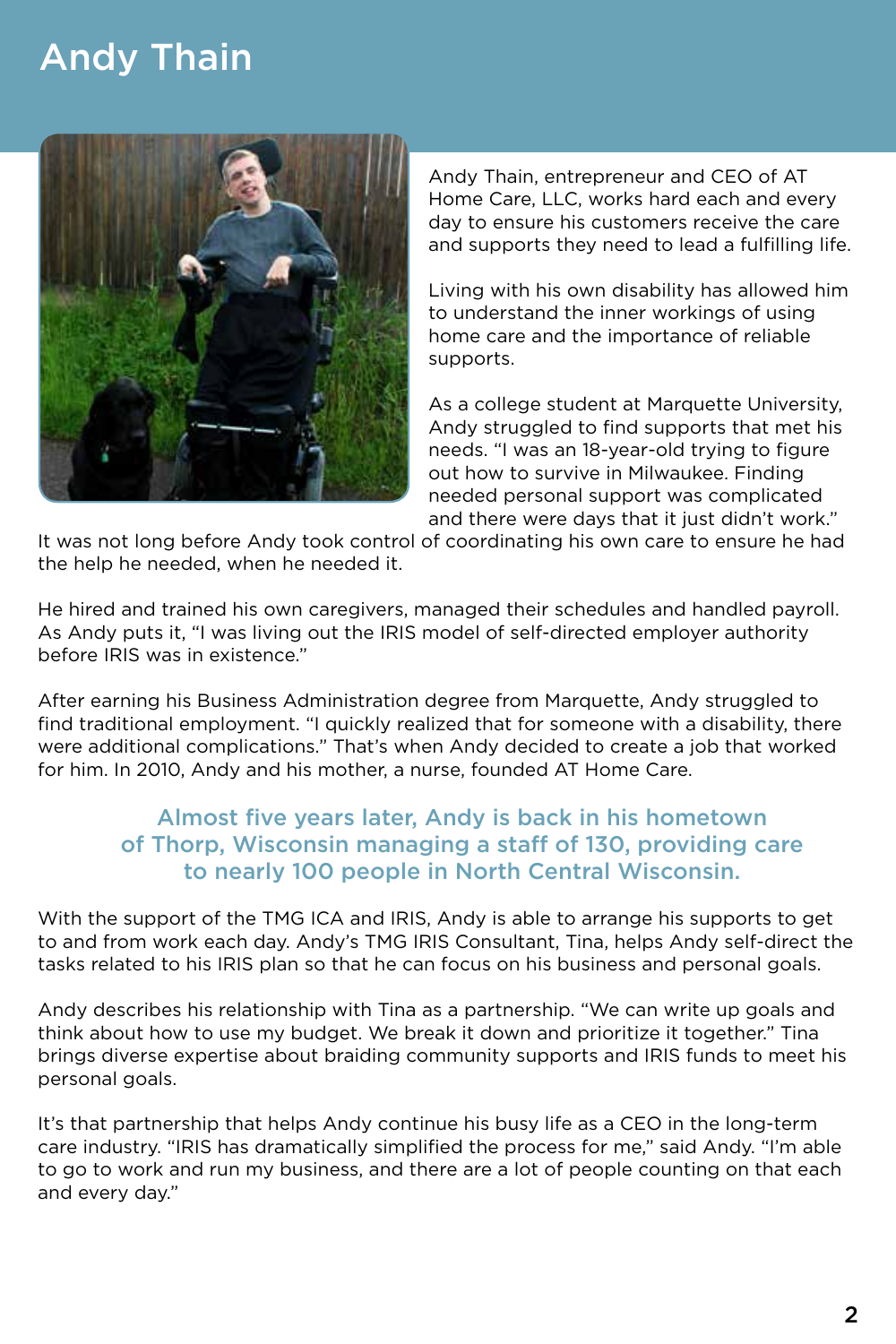### Princess Brown



Princess Brown began caring for others as a nursing assistant at age 17. It was a career she continued throughout her life, up until 1999 when she was diagnosed with Multiple Sclerosis and rheumatoid arthritis.

Six years ago, it became difficult for Princess to manage day-to-day tasks on her own so she enrolled in the IRIS Program and began working with her TMG IRIS Consultant to develop a long-term care plan.

Family is one of the most important things to Princess. She spent 12 years caring for

her mother. Through self-directing with IRIS, her children are able to do the same and Princess is able to receive care from someone she trusts instead of a stranger. "In other programs you don't have a choice who you work with. In IRIS you do."

#### Caring for her mother taught Princess a great deal about at-home care. "I learned a lot from taking care of my mother; it helped me to know how to help myself."

That knowledge has allowed Princess and her TMG IRIS Consultant, Alice, to set up her home so that it's safe for Princess to move about without the fear of falling. Because of that, she's able to stay in her home in Milwaukee, instead of moving into a nursing home.

"It's important to me to stay at home. That's why I keep trying to do the best I can; I keep going." Staying in her home and receiving care from her children means spending more time with her grandchildren. "I've got three grandchildren, one girl and two boys – they're all doing great in school and I'm so proud of them."

When Princess isn't spending time with her grandchildren, socializing with neighbors, working on puzzles or taking walks around her apartment complex, she enjoys making things with her hands.

Princess dreams of one day making pottery and things she could give to her grandchildren. It's a goal she's shared with her TMG IRIS Consultant; "I talk with my TMG IRIS Consultant often. I enjoy talking with Alice and I appreciate her very much."

Without the support of Alice and the care from her children, Princess says she's not sure she could manage it. "IRIS is a beautiful program, and my family, well, they keep me going."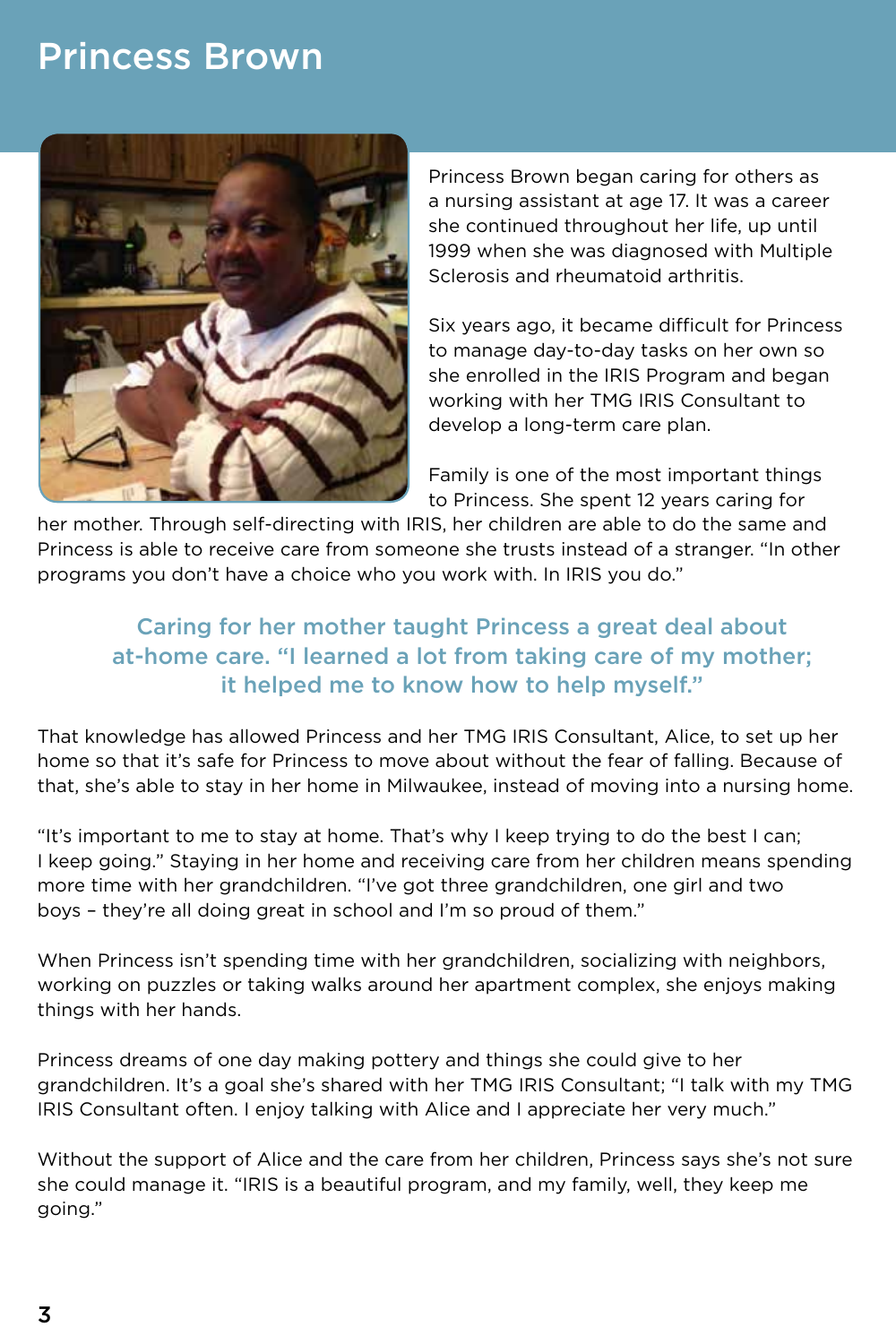### Liz Siefert



Liz leads an active life as a student at the University of Wisconsin-Milwaukee, where she studies photography. When she's not in class, she spends her time swimming, playing with her nephew and riding and caring for her horse, Julian. Liz has worked hard for this active life.

At age 16, Liz was diagnosed with acute myeloid leukemia. "I tried chemotherapy at first and it worked, but then the cancer came back strong," said Liz. Her next option was a bone marrow transplant.

Although the bone marrow transplant left Liz cancer-free, it took a toll on her body. While under anesthesia for a routine procedure, Liz suffered a heart attack. The experience left her with an anoxic brain injury.

"It takes a long time to recover from that," said Liz's mother, Linda. "It's what she suffers from the most and it's what drives her need for supports." Her injury made many of the things she used to love doing a near impossibility.

Liz found answers to challenges through TMG and the IRIS Program. "Liz can make decisions about a lot of things," Linda said. "She just needs support." Liz continues to share a home with her parents and uses their natural supports to meet her day-to-day needs, like transportation, home chores and meal preparation. She then has flexibility to direct her IRIS funds toward supports that help achieve her physical health and educational goals.

#### One of Liz's first goals was to use a portion of her IRIS budget to hire a physical therapist who could help her relearn to swim. Regular exercise is important for Liz to build and maintain her strength to attend school and meet her daily goals.

With the help of her physical therapist, Ashley, Liz was able to realize that dream of swimming again during a family trip this past June. "I was able to go in the ocean and jump in the waves," Liz remembers. "It felt so good. It was my number one goal."

Like many people who experience an injury early in life, Liz's vision of what life could be was shaken. Through self-direction and being empowered to see possibilities, she's been able to pursue those opportunities she once thought were lost. One of those opportunities was earning a college degree.

With the support of Liz's TMG IRIS Consultant, Sarah, Liz has been able to work towards her goal at UW-Milwaukee. "I'm now planning to use my funds to pay for a classroom aide," Liz said. The photography lab classes she takes require her to handle heavy equipment and use chemicals in a darkroom. These types of tasks are physically difficult for Liz. "Her hope is that IRIS could help fund an aide who could help her with that," said Linda. Sarah and Liz are now working together to get a short-term budget revision that could help make that happen.

When asked about her future plans, Liz said, "My goal is to get my degree. Right now, I'm a junior, so I'm getting close."

After graduation, Liz plans to combine her two passions and start her own business photographing horse shows. Anyone who has met Liz knows it's a dream she will make a reality.

Liz persists with a positive attitude and big dreams. Her mother said, "She's a battler. Her motto has always been, 'I just have to move forward.'" 4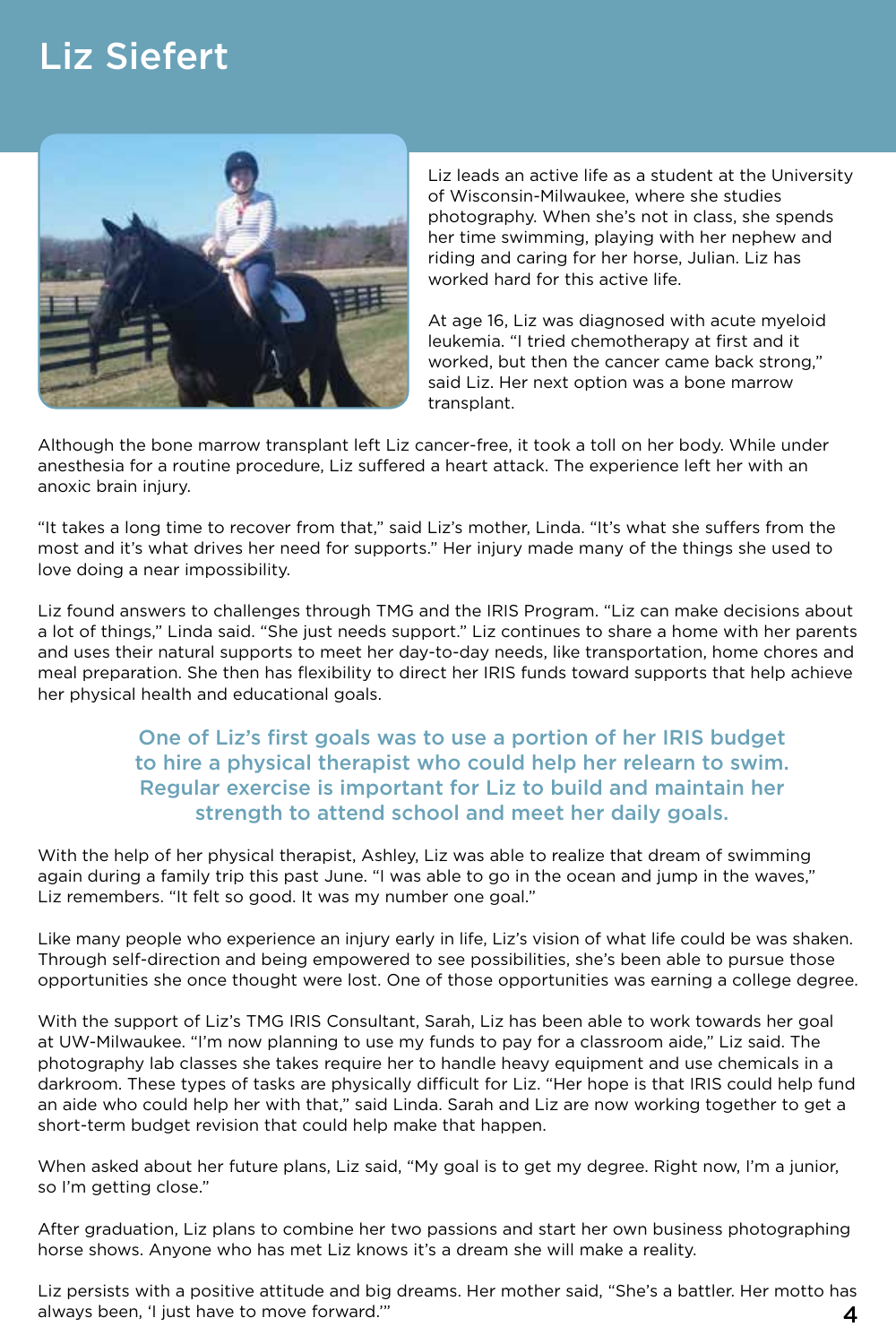### Share Your Story



The best part about *The Path Ahead* are the stories from people who show how self-direction works for them every day in creating their best possible life. Would you like to share your IRIS experience with others in the program? Talk to your IRIS Consultant, or visit **www.tmgwisconsin.com** and click on "**Share Your Story**" at the bottom of the homepage. You might be featured in an upcoming issue of *The Path Ahead!*



# Your goals are in **FRONT OF YOU.**



# **BEHIND YOU.** IRIS is

And TMG is **BY YOUR SIDE.**



Together, **Let's Clear the Path Ahead**.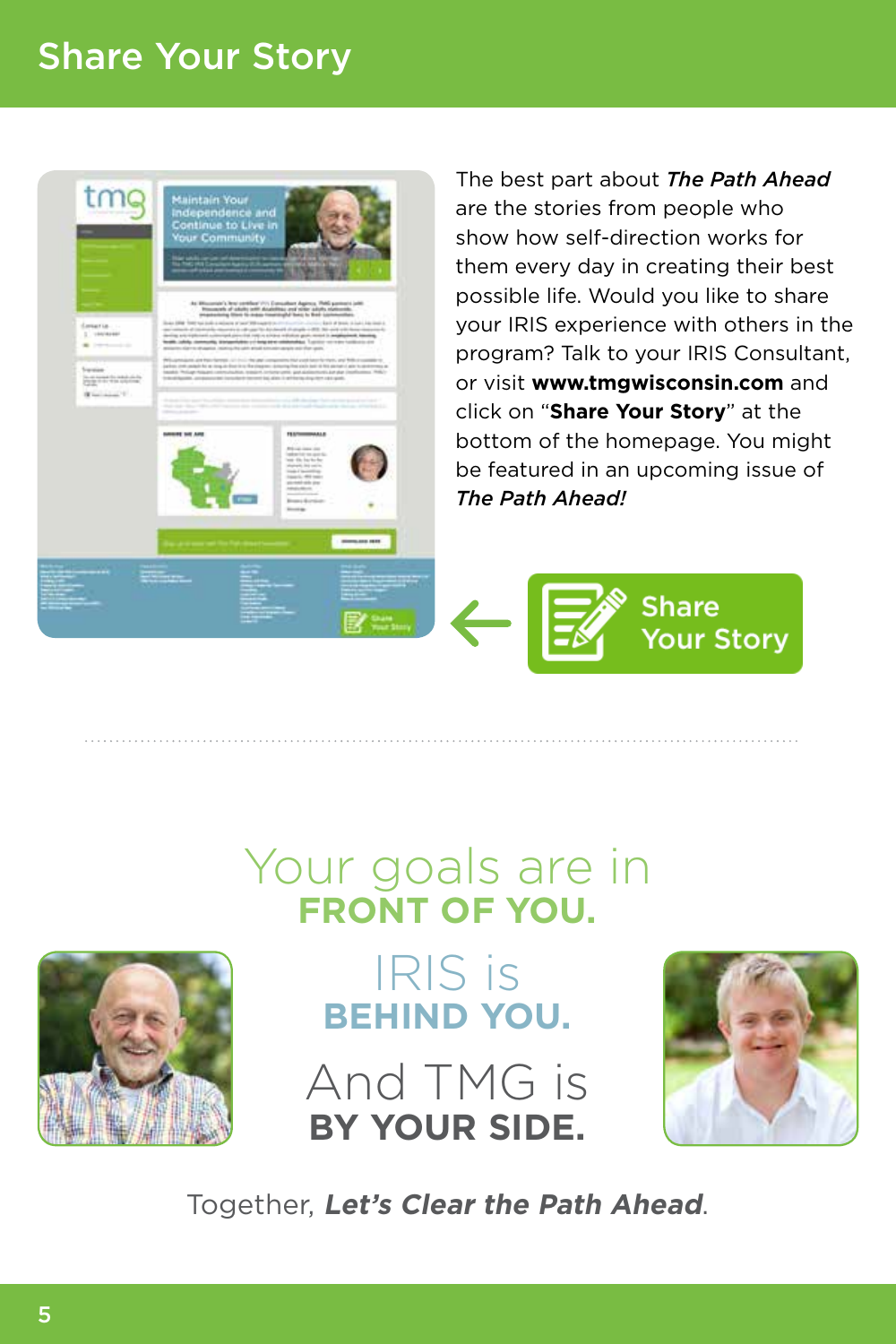### From the TMG Mailbag...

Did you know that you and your IRIS Consultant are supported by over 500 TMG health and human services professionals located throughout Wisconsin? Each of us is 100% committed to making your IRIS experience the best that it can be.

TMG is the only IRIS Consultant Agency with a local community presence everywhere IRIS is available. In total, **we serve over 12,500 of our neighbors in every corner of the state**.

We know that as you self-direct your supports in IRIS, you will need a partner to provide assistance with creating an action plan or finding community resources. In addition to your IRIS Consultant, who's always available to partner with you, the entire TMG team stands ready to help you in every way possible.

We are here for you. If you need us, please contact your IRIS Consultant first, or feel free to contact the TMG team at:

IRISinfo@tmgwisconsin.com 1-844-864-8987

Together, *Let's Clear the Path Ahead*.

Your goals are in front of you, IRIS is behind you and TMG is by your side.

The Wisconsin Department of Health Services is working on a new model that will integrate long-term care with physical and behavioral health care. TMG developed a *Concept Paper on the Future of Self-Direction in Wisconsin's Long Term Care System* to help inform their work.

As our paper indicates, we see integrated care as an opportunity to leverage the value of self-direction with the benefits of health care coordination to create a better experience for the person and a more sustainable long-term care system for the state. We look forward to working with the Department, the Legislature and stakeholders in the self-direction community to ensure self-direction continues as a fundamental component of Wisconsin's long-term care system.

To view the TMG concept paper, visit **www.tmgwisconsin.com** and click on "2015-2017 Wisconsin State Budget" under "Resources" in the navigation menu. Please feel free to share the information with others you think might be interested!